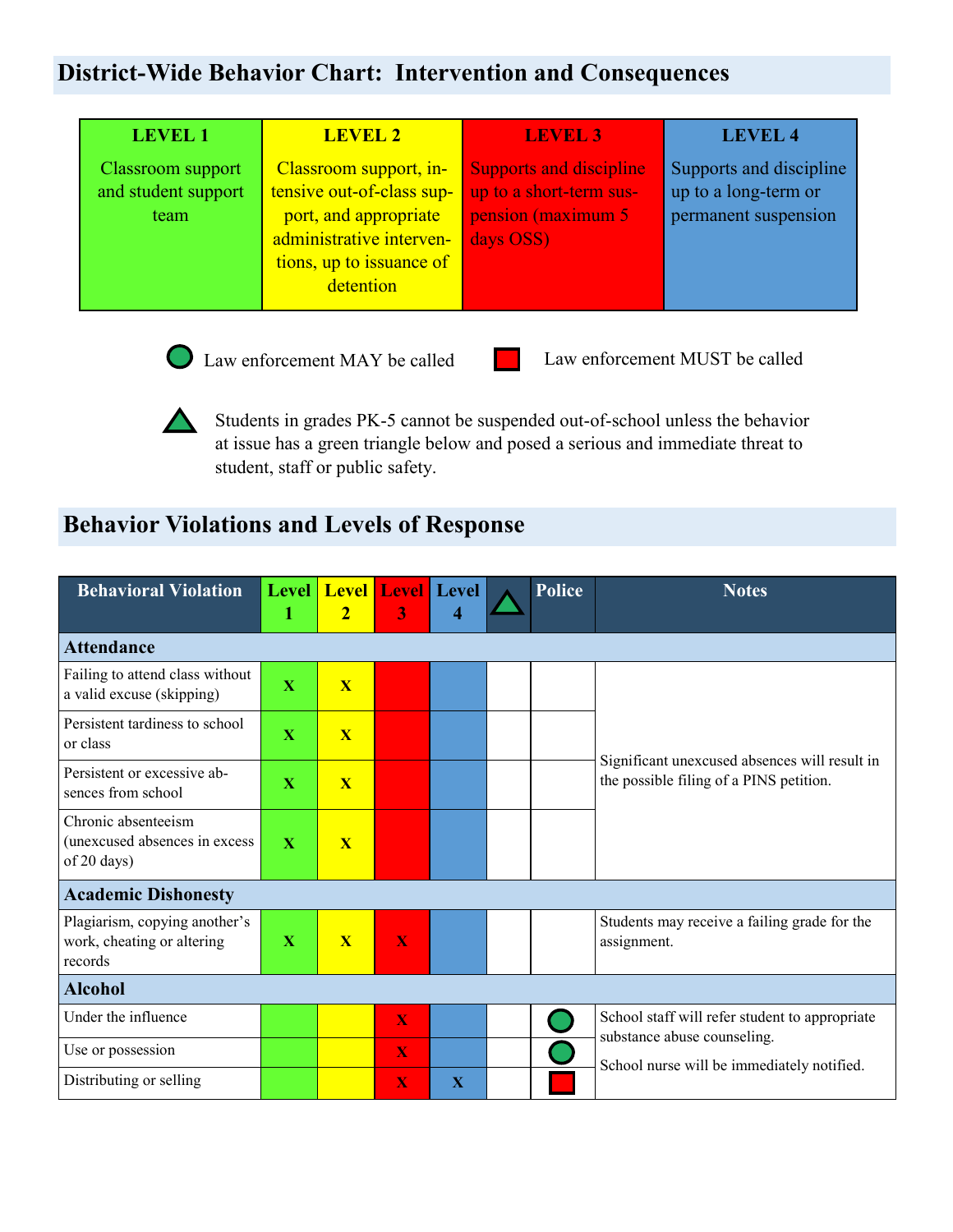| <b>Behavioral Violation</b>                                                                                                                                | <b>Level</b><br>1 | <b>Level</b><br>$\overline{2}$ | <b>Level</b><br>3       | Level<br>4  |  | <b>Police</b> | <b>Notes</b>                                                                                                                                             |  |  |  |  |
|------------------------------------------------------------------------------------------------------------------------------------------------------------|-------------------|--------------------------------|-------------------------|-------------|--|---------------|----------------------------------------------------------------------------------------------------------------------------------------------------------|--|--|--|--|
| <b>Arson</b>                                                                                                                                               |                   |                                |                         |             |  |               |                                                                                                                                                          |  |  |  |  |
| Staring a fire                                                                                                                                             |                   |                                | X                       |             |  |               | NYS Uniform Fire Prevention and Building<br>Code 401.3 requires building principals to<br>contact the fire department for any and all<br>unwanted fires. |  |  |  |  |
| Destruction of property as a<br>result of starting a fire.                                                                                                 |                   |                                | $\overline{\mathbf{X}}$ | $\mathbf X$ |  |               | Principals must complete NYSED Office of<br>Facilities Planning Fire Incident Report Form<br>2014.                                                       |  |  |  |  |
| <b>Bomb Threat</b>                                                                                                                                         |                   |                                |                         |             |  |               |                                                                                                                                                          |  |  |  |  |
| Making threats or providing<br>false information about the<br>presence of explosive materi-<br>als or devices on school prop-<br>erty.                     |                   |                                | X                       | $\mathbf X$ |  |               |                                                                                                                                                          |  |  |  |  |
| <b>Bullying, Harassment, and/or Discrimination</b>                                                                                                         |                   |                                |                         |             |  |               |                                                                                                                                                          |  |  |  |  |
| Intentional conduct (including<br>verbal, physical or written) or<br>electronic communication that<br>constitutes bully, discrimina-<br>tion or harassment | $\mathbf X$       | $\overline{\mathbf{X}}$        | X                       |             |  |               | A Dignity for All Students Act (DASA) inves-<br>tigation is always required when bullying,                                                               |  |  |  |  |
| Persistent and repeated inci-<br>dents of bullying targeted at<br>same person or group                                                                     |                   | $\overline{X}$                 | X                       | $\mathbf X$ |  |               | discrimination and/or harassment are suspect-<br>ed.<br>Depending on the allegations a Title IX or                                                       |  |  |  |  |
| Very serious incident that is<br>life-threatening, seriously<br>harmful or personally damag-<br>ing to the person who is tar-<br>geted.                    |                   |                                | X                       | $\mathbf X$ |  |               | other investigation as outlined in applicable<br>Board policies may be required.                                                                         |  |  |  |  |
| <b>Damage to Personal or School Property</b>                                                                                                               |                   |                                |                         |             |  |               |                                                                                                                                                          |  |  |  |  |
| Minor damage $(<$ \$50)                                                                                                                                    |                   | $\overline{\mathbf{X}}$        |                         |             |  |               |                                                                                                                                                          |  |  |  |  |
| Damage from \$50-\$500                                                                                                                                     |                   | $\overline{\mathbf{X}}$        | $\mathbf X$             |             |  |               |                                                                                                                                                          |  |  |  |  |
| Damage $> $500$                                                                                                                                            |                   |                                | $\mathbf X$             | $\mathbf X$ |  |               |                                                                                                                                                          |  |  |  |  |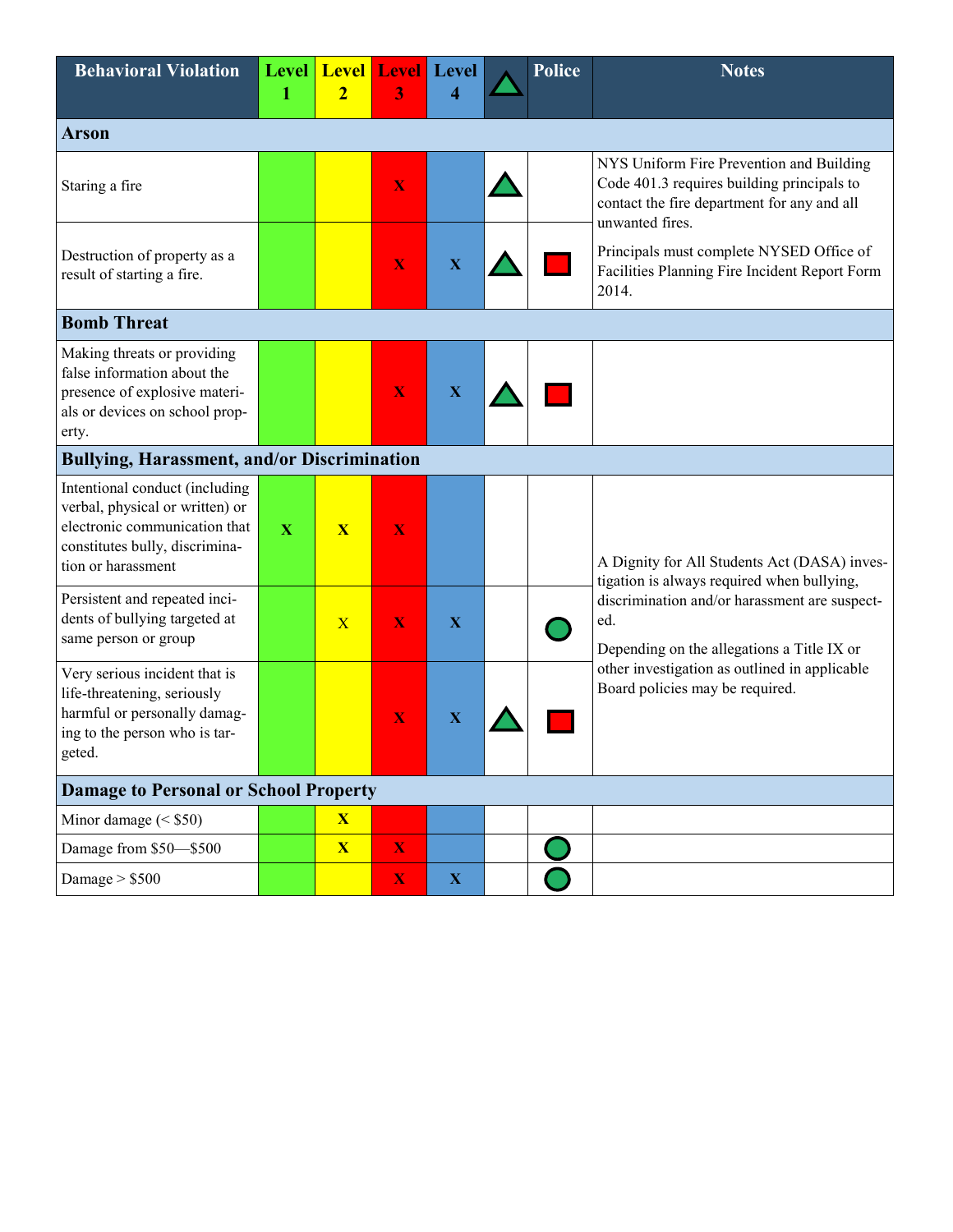| <b>Behavioral Violation</b>                                                                                       | 1           | Level Level<br>$\overline{2}$ | <b>Level</b><br>3 | <b>Level</b><br>4 | <b>Police</b> | <b>Notes</b>                                                                                                                                                                                                                            |
|-------------------------------------------------------------------------------------------------------------------|-------------|-------------------------------|-------------------|-------------------|---------------|-----------------------------------------------------------------------------------------------------------------------------------------------------------------------------------------------------------------------------------------|
| <b>Electronic Devices</b>                                                                                         |             |                               |                   |                   |               |                                                                                                                                                                                                                                         |
| Use of cell phones, handheld<br>mobile devices, electronic<br>game devices and other simi-<br>lar items.          | $\mathbf X$ | $\overline{\mathbf{X}}$       |                   |                   |               |                                                                                                                                                                                                                                         |
| Use of electronic devices that<br>lead to the threat of harm to<br>another person                                 |             | $\overline{\mathbf{X}}$       | X                 |                   |               | Significant unexcused absences will result in<br>the possible filing of a PINS petition.                                                                                                                                                |
| Recording and publishing a<br>fight                                                                               |             | X                             | X                 |                   |               |                                                                                                                                                                                                                                         |
| Use of an electronic device to<br>cause direct physical or emo-<br>tional harm to another person                  |             |                               | X                 | X                 |               |                                                                                                                                                                                                                                         |
| <b>Entering a Class Without Permission</b>                                                                        |             |                               |                   |                   |               |                                                                                                                                                                                                                                         |
| Entering a class not enrolled<br>in without permission                                                            | $\mathbf X$ | $\overline{\mathbf{X}}$       |                   |                   |               |                                                                                                                                                                                                                                         |
| <b>Extortion</b>                                                                                                  |             |                               |                   |                   |               |                                                                                                                                                                                                                                         |
| Obtaining money, property or<br>information from another by<br>coercion or intimidation                           |             | X                             | X                 | $\mathbf X$       |               |                                                                                                                                                                                                                                         |
| <b>Failure to Clear Security/Bypassing Security</b>                                                               |             |                               |                   |                   |               |                                                                                                                                                                                                                                         |
| Entering school or school<br>property without passing<br>through the requisite security                           | $\mathbf X$ | $\overline{\mathbf{X}}$       |                   |                   |               |                                                                                                                                                                                                                                         |
| Intentionally or repeatedly<br>entering school property with-<br>out passing through the requi-<br>site security. |             | X                             | X                 |                   |               |                                                                                                                                                                                                                                         |
| <b>False Activation of Fire Alarm</b>                                                                             |             |                               |                   |                   |               |                                                                                                                                                                                                                                         |
| Improper activation of fire<br>alarm                                                                              |             |                               | X                 | X                 |               | Principals must complete NYSED Office of<br>Facilities Planning Fire Incident Report Form.<br>If the fire alarm is activated the fire depart-<br>ment must be notified and they have jurisdic-<br>tion until the event is investigated. |
| Forgery                                                                                                           |             |                               |                   |                   |               |                                                                                                                                                                                                                                         |
| False and fraudulent making<br>or altering of a document or<br>the use of such a document                         |             |                               | X                 | $\mathbf X$       |               |                                                                                                                                                                                                                                         |
| <b>Gambling</b>                                                                                                   |             |                               |                   |                   |               |                                                                                                                                                                                                                                         |
| Participating in games of<br>chance or skill for money,<br>things of value, or exchangea-<br>ble goods            | $\mathbf X$ | $\overline{\mathbf{X}}$       | X                 |                   |               |                                                                                                                                                                                                                                         |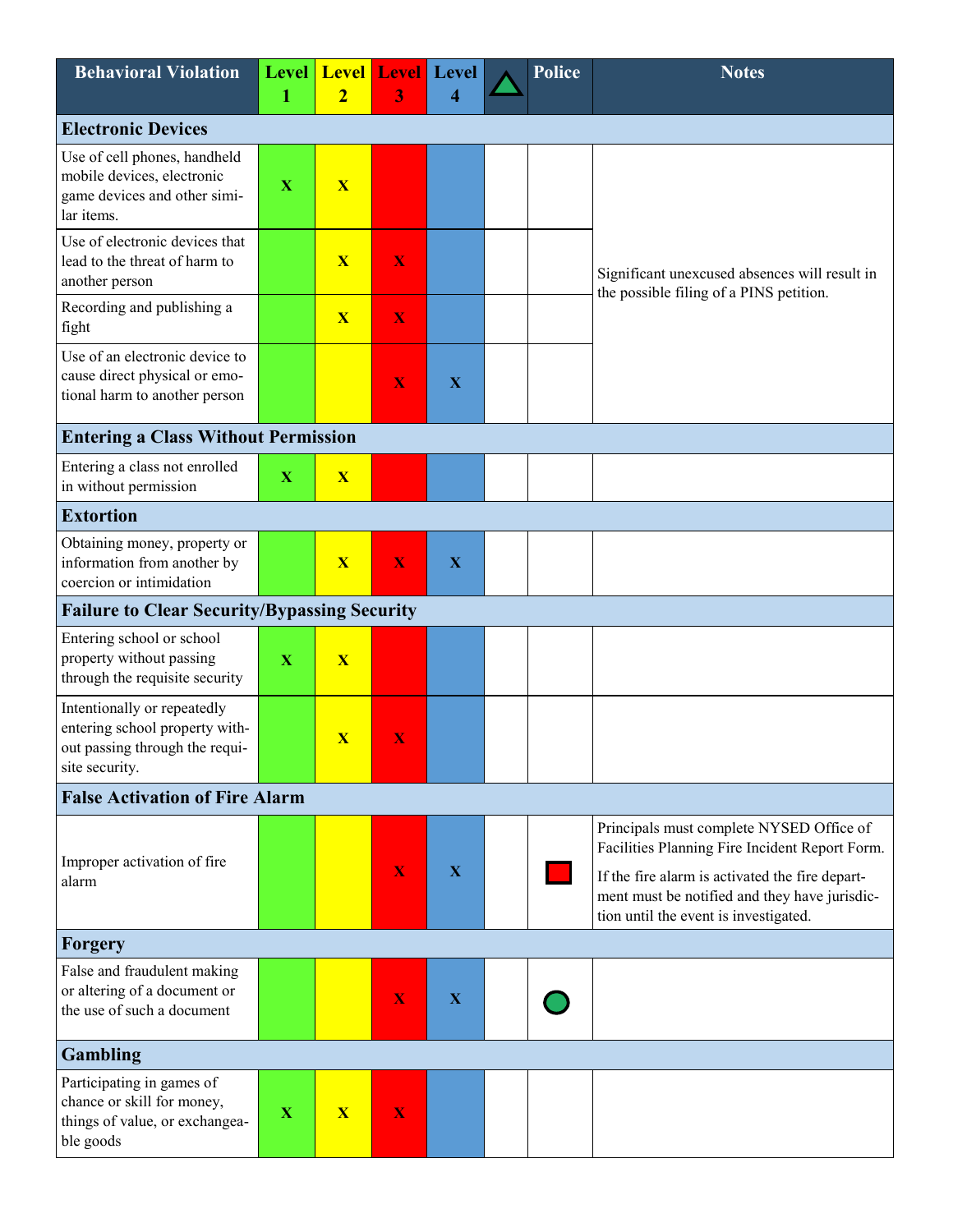| <b>Behavioral Violation</b>                                                                                                                                                                                 | <b>Level</b><br>1 | <b>Level</b><br>$\overline{2}$ | 3                       | <b>Level</b> Level<br>4 |  | <b>Police</b> | <b>Notes</b>                                                                                                                                                                                                                                                                                     |  |  |  |
|-------------------------------------------------------------------------------------------------------------------------------------------------------------------------------------------------------------|-------------------|--------------------------------|-------------------------|-------------------------|--|---------------|--------------------------------------------------------------------------------------------------------------------------------------------------------------------------------------------------------------------------------------------------------------------------------------------------|--|--|--|
| <b>Hallway Misbehavior</b>                                                                                                                                                                                  |                   |                                |                         |                         |  |               |                                                                                                                                                                                                                                                                                                  |  |  |  |
| Running, making excessive<br>noise, loitering, or occupying<br>an unauthorized place in the<br>school hallway.                                                                                              | $\mathbf X$       | $\overline{\mathbf{X}}$        |                         |                         |  |               |                                                                                                                                                                                                                                                                                                  |  |  |  |
| <b>Illegal Drugs</b>                                                                                                                                                                                        |                   |                                |                         |                         |  |               |                                                                                                                                                                                                                                                                                                  |  |  |  |
| Under the influence                                                                                                                                                                                         |                   |                                | $\mathbf X$             |                         |  |               | School staff is required to refer students to                                                                                                                                                                                                                                                    |  |  |  |
| Using or possessing                                                                                                                                                                                         |                   |                                | $\mathbf X$             |                         |  |               | appropriate substance abuse counseling.                                                                                                                                                                                                                                                          |  |  |  |
| Distributing or selling                                                                                                                                                                                     |                   |                                | $\mathbf X$             | $\mathbf X$             |  |               | School nurse must be immediately notified.                                                                                                                                                                                                                                                       |  |  |  |
| <b>Inciting or Participating in Disturbance</b>                                                                                                                                                             |                   |                                |                         |                         |  |               |                                                                                                                                                                                                                                                                                                  |  |  |  |
| Participating in a large disrup-<br>tion to the atmosphere of or-<br>der and discipline in the<br>school that is necessary for<br>effective learning, outside of<br>general classroom disruption.           |                   | X                              | X                       |                         |  |               | A large disruption is defined as a disruption<br>that causes an administrator to initiate a                                                                                                                                                                                                      |  |  |  |
| Causing a large disruption to<br>the atmosphere of order and<br>discipline in the school that is<br>necessary for effective learn-<br>ing, outside of general class-<br>room disruption (such as a<br>riot) |                   | $\overline{\mathbf{X}}$        | X                       | $\mathbf X$             |  |               | "shelter in place" emergency procedures, pre-<br>vents large number of students from moving<br>through the hallways, disrupts the educational<br>process for a large number of students across<br>the school, or poses a serious and grave threat<br>to the safety of large numbers of students. |  |  |  |
| Using an electronic device to<br>bring others to initiate or en-<br>gage in a disturbance.                                                                                                                  |                   | $\mathbf{X}$                   | X                       | $\mathbf X$             |  |               |                                                                                                                                                                                                                                                                                                  |  |  |  |
| <b>Inhalants</b>                                                                                                                                                                                            |                   |                                |                         |                         |  |               |                                                                                                                                                                                                                                                                                                  |  |  |  |
| Under the influence                                                                                                                                                                                         |                   | X                              | X                       |                         |  |               | School staff is required to refer students to                                                                                                                                                                                                                                                    |  |  |  |
| Using or possessing                                                                                                                                                                                         |                   |                                | $\mathbf X$             |                         |  |               | appropriate substance abuse counseling.                                                                                                                                                                                                                                                          |  |  |  |
| Distributing or selling                                                                                                                                                                                     |                   |                                | $\mathbf X$             | $\mathbf X$             |  |               | School nurse must be immediately notified.                                                                                                                                                                                                                                                       |  |  |  |
| <b>Leaving School Without Permission</b>                                                                                                                                                                    |                   |                                |                         |                         |  |               |                                                                                                                                                                                                                                                                                                  |  |  |  |
| Leaving the school without<br>permission                                                                                                                                                                    | $\mathbf X$       | X                              | $\overline{\mathbf{X}}$ |                         |  |               |                                                                                                                                                                                                                                                                                                  |  |  |  |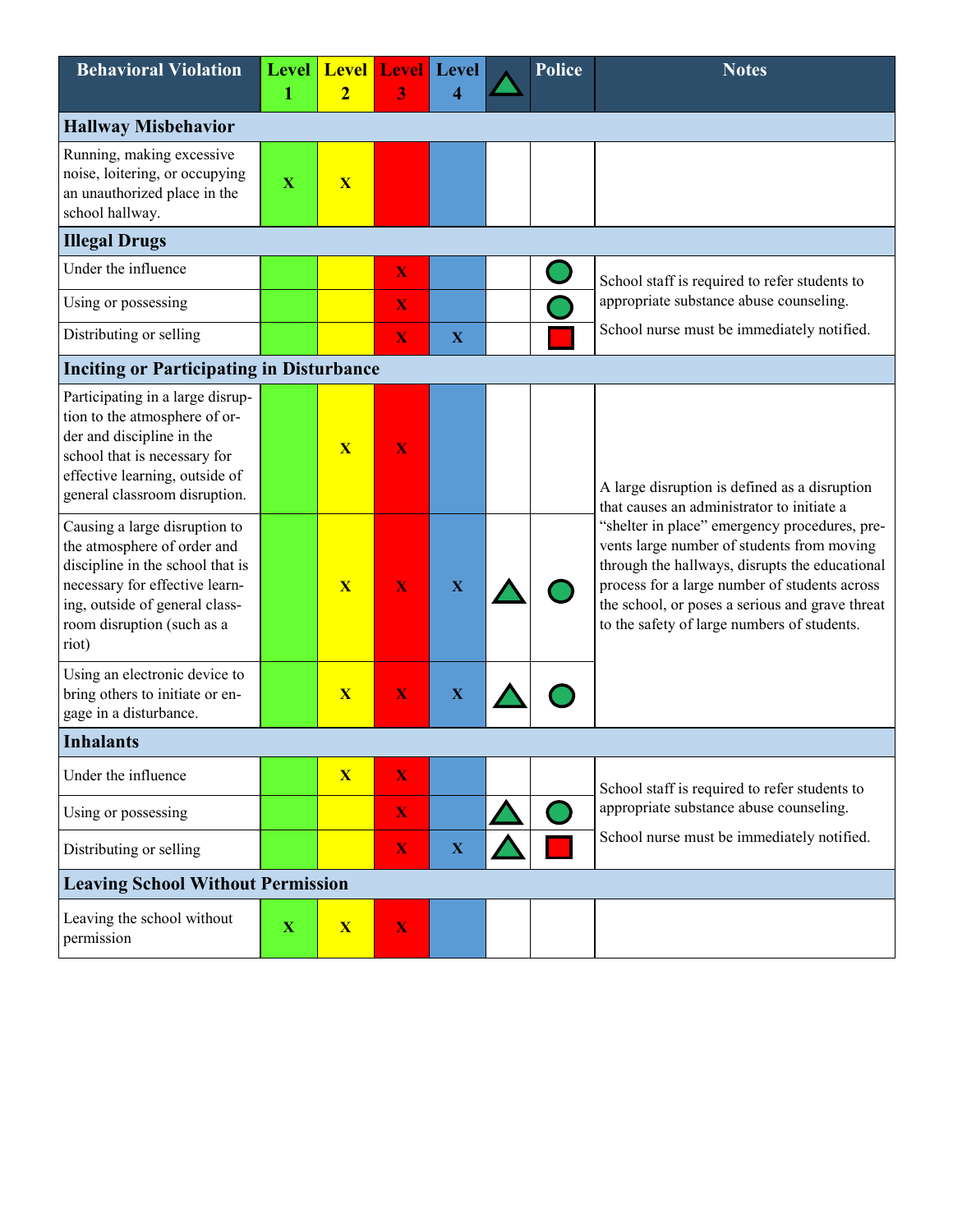| <b>Behavioral Violation</b>                                                                                                                           | <b>Level</b><br>1 | <b>Level</b><br>$\overline{2}$ | <b>Level</b><br>3       | <b>Level</b><br>4 | <b>Police</b> | <b>Notes</b> |
|-------------------------------------------------------------------------------------------------------------------------------------------------------|-------------------|--------------------------------|-------------------------|-------------------|---------------|--------------|
| <b>Non-Compliance</b>                                                                                                                                 |                   |                                |                         |                   |               |              |
| Failure to following directions                                                                                                                       | $\mathbf X$       | $\overline{\mathbf{X}}$        |                         |                   |               |              |
| Failure to respond to school<br>staff directives, questions or<br>requests                                                                            | $\mathbf X$       | $\overline{\mathbf{X}}$        |                         |                   |               |              |
| Failure to comply with school<br>rules, regulations, policies or<br>procedures                                                                        | $\mathbf X$       | $\overline{\mathbf{X}}$        |                         |                   |               |              |
| Persistent failure to comply<br>with school rules, policies and<br>procedures                                                                         | $\mathbf X$       | $\overline{\mathbf{X}}$        | X                       |                   |               |              |
| <b>Physical Contact with Others</b>                                                                                                                   |                   |                                |                         |                   |               |              |
| Unintentional physical contact<br>with school personnel                                                                                               | $\mathbf X$       | $\overline{\mathbf{X}}$        |                         |                   |               |              |
| Unintentionally striking a staff<br>member who is intervening in<br>a fight or other aggressive<br>behavior.                                          |                   | X                              | X                       |                   |               |              |
| Unintentionally striking a staff<br>member who is intervening in<br>a fight or other aggressive<br>behavior that causes injury to<br>the staff member |                   | X                              | X                       | $\mathbf X$       |               |              |
| Intentional offensive touching,<br>poking, pushing, or physical<br>intimidation                                                                       |                   | $\mathbf{X}$                   | X                       | $\mathbf X$       |               |              |
| Intentional physical attack on<br>school personnel                                                                                                    |                   |                                | X                       | $\mathbf X$       |               |              |
| Attack on student or fight with<br>injury.                                                                                                            |                   | $\overline{\mathbf{X}}$        | $\overline{\mathbf{X}}$ |                   |               |              |
| Attack on student or fight with<br>serious bodily injury.                                                                                             |                   |                                |                         | $\mathbf X$       |               |              |
| Two or more persons inten-<br>tionally attacking a student<br>with injury.                                                                            |                   |                                | $\mathbf X$             | $\mathbf X$       |               |              |
| Two or more persons inten-<br>tionally attacking a student<br>with serious bodily injury.                                                             |                   |                                |                         | $\mathbf X$       |               |              |
| Fight that causes an adminis-<br>trator to initiate "shelter in<br>place" emergency procedures.                                                       |                   |                                | $\mathbf X$             | $\mathbf X$       |               |              |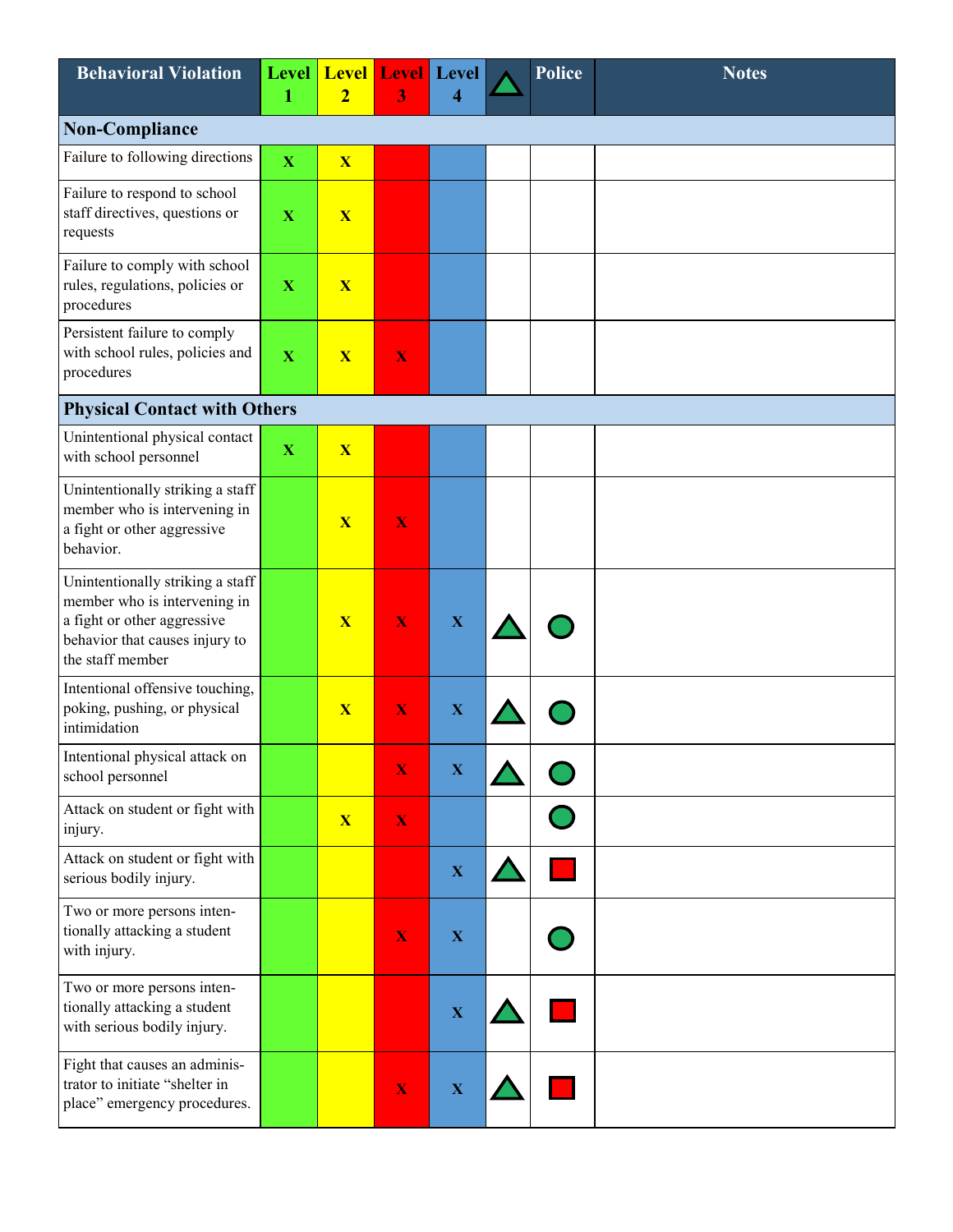| <b>Behavioral Violation</b>                                                                                                                                              | <b>Level</b><br>1 | <b>Level Level Level</b><br>$\overline{2}$ | 3                       | 4            |  | Police | <b>Notes</b>                                                                                                             |  |  |
|--------------------------------------------------------------------------------------------------------------------------------------------------------------------------|-------------------|--------------------------------------------|-------------------------|--------------|--|--------|--------------------------------------------------------------------------------------------------------------------------|--|--|
| <b>Sexual Assault</b>                                                                                                                                                    |                   |                                            |                         |              |  |        |                                                                                                                          |  |  |
| Forced sexual act                                                                                                                                                        |                   |                                            |                         | $\mathbf X$  |  |        | School staff is required to refer students to<br>appropriate counseling.                                                 |  |  |
| <b>Sexually Based Infraction or Offenses</b>                                                                                                                             |                   |                                            |                         |              |  |        |                                                                                                                          |  |  |
| Sexual harassment<br>(unwelcome sexual advances;<br>request for sexual favors; oth-<br>er inappropriate verbal, writ-<br>ten, or physical conduct of a<br>sexual nature) |                   | $\overline{\mathbf{X}}$                    | X                       | $\mathbf X$  |  |        | School staff is required to refer students to<br>appropriate counseling.<br>Possession and/or transmission of child por- |  |  |
| Sexual activity or sexual mis-<br>conduct (indecent exposure,<br>engaging in sexual activity,<br>etc)                                                                    |                   | $\mathbf{X}$                               | X                       | $\mathbf X$  |  |        | nography is subject to prosecution and must<br>be reported to police.                                                    |  |  |
| <b>Technology Acceptable Use Policy Violation</b>                                                                                                                        |                   |                                            |                         |              |  |        |                                                                                                                          |  |  |
| Violation of the Milford CSD<br>Acceptable Use Policy                                                                                                                    | $\mathbf X$       | $\overline{\mathbf{X}}$                    | X                       |              |  |        | Possession and/or transmission of child por-<br>nography is subject to prosecution and must<br>be reported to police.    |  |  |
| <b>Theft</b>                                                                                                                                                             |                   |                                            |                         |              |  |        |                                                                                                                          |  |  |
| Under \$500                                                                                                                                                              |                   | $\overline{\mathbf{X}}$                    | $\mathbf X$             |              |  |        |                                                                                                                          |  |  |
| <b>Over \$500</b>                                                                                                                                                        |                   |                                            | $\overline{\mathbf{X}}$ | $\mathbf X$  |  |        |                                                                                                                          |  |  |
| Taking money or property<br>from another by force                                                                                                                        |                   |                                            | X                       | $\mathbf{X}$ |  |        |                                                                                                                          |  |  |
| <b>Threat (Written or Verbal)</b>                                                                                                                                        |                   |                                            |                         |              |  |        |                                                                                                                          |  |  |
| Verbal or written threat<br>against any member of the<br>school community                                                                                                |                   | $\mathbf{X}$                               |                         |              |  |        |                                                                                                                          |  |  |
| <b>Tobacco/Nicotine Products/Vaping Products</b>                                                                                                                         |                   |                                            |                         |              |  |        |                                                                                                                          |  |  |
| Possession or use                                                                                                                                                        |                   | $\overline{\mathbf{X}}$                    | $\mathbf X$             |              |  |        | Includes the use of e-cigarettes and vaping                                                                              |  |  |
| <b>Trespassing</b>                                                                                                                                                       |                   |                                            |                         |              |  |        |                                                                                                                          |  |  |
| Entering school property<br>when prohibited from doing<br>so or remaining on school<br>grounds after receiving a re-<br>quest to depart                                  | $\mathbf X$       | $\mathbf{X}$                               | $\mathbf X$             | $\mathbf X$  |  |        |                                                                                                                          |  |  |